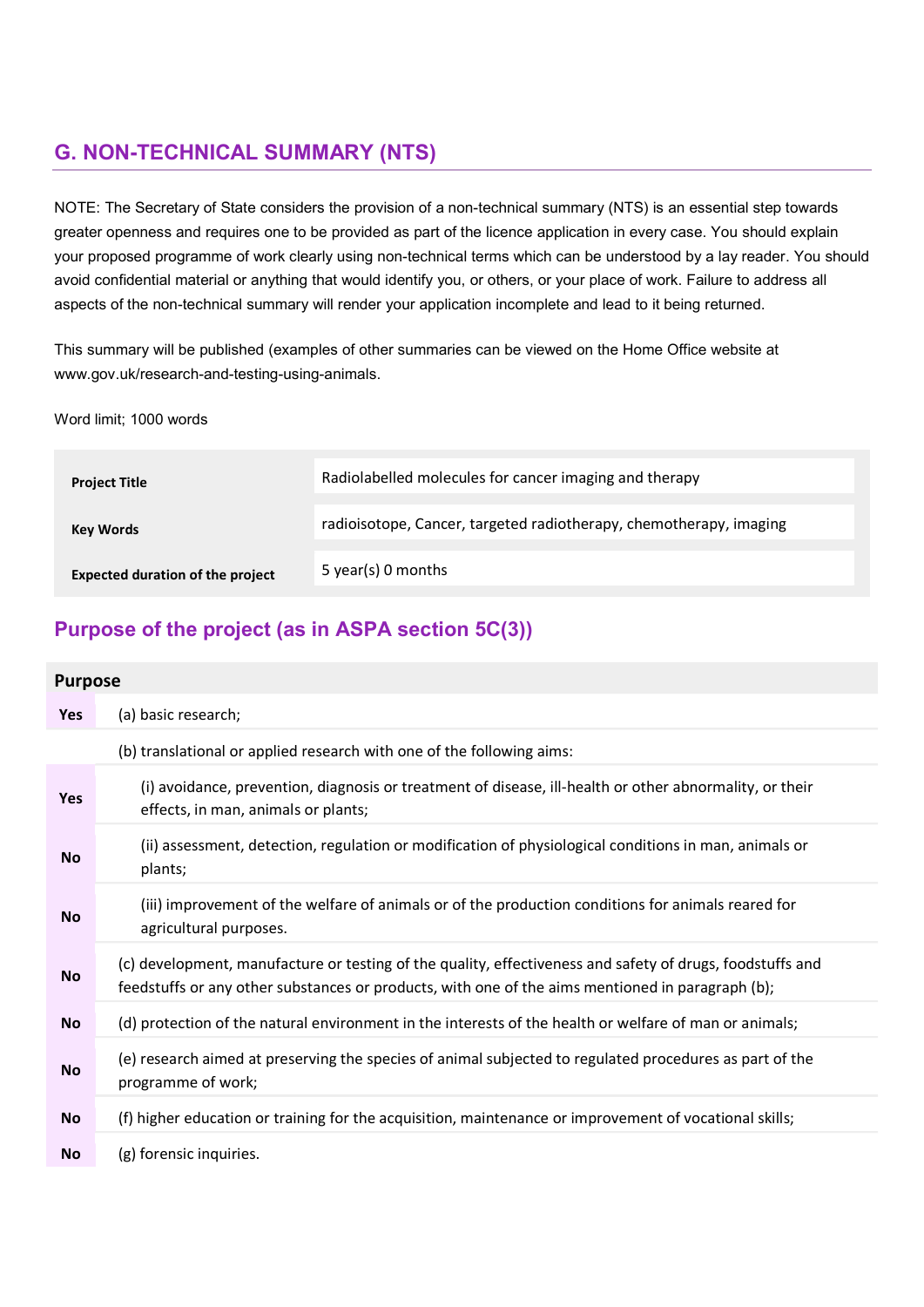### Describe the aims and objectives of the project (e.g. the scientific unknowns or scientific/clinical needs being addressed):

 This project has 3 parts: 1) Optimisation of a technique (targeted radiotherapy (TR)) delivering radioactive molecules to cancers to destroy them (2) Characterisation of nove lradiolabelled probes that can be used to detect cancer (3) Measure the efficacy of anticancer drug combinations and the effect of treatment on the uptake of radiotracers used in medical imaging.

1) Cancer patients often present with metastatic disease where cancer cells have spread from the primary cancer to establish new cancers elsewhere in the body. Whilst radiotherapy is the most effective anticancer treatment for cancers that cannot be surgically removed it cannot be used to control metastasis. Currently chemotherapy drugs, which distribute around the body, are used to treat metastases but cancers and their metastases almost always develop resistance to chemotherapy. Targeted radiotherapy (TR) involves injecting radioactive drugs targeted to cancer cells which seek out primary tumours and metastases and use their radioactive payload to locally irradiate cancer tissue. In this project we will produce molecules capable of delivering the necessary radiation dose to tumours and their metastases. They will be tested on biological models for efficacy and safety. Results from this study will provide requisite data for a full clinical study.

2) Early cancer detection is critical to long term survival. Positron emission tomography (PET) is the most sensitive medical imaging technique for cancer detection. Currently patients are administered with a radioactive tracer called FDG which is concentrated by cancers facilitating detection of the cancer in the body by the PET camera. Although FDG is very useful its uptake is not restricted to cancer so novel cancer imaging agents are under development. These need to be tested to determine their cancer targeting potential and suitability with respect to where they locate in the body and how long they stay in the body.

3) Combinations of drugs can increase the anticancer effect compared with giving a single drug but cancer response varies between patients. When a cancer is responding to drug treatment, the uptake of a radiotracer by the cancer tends to decrease (this is measured in patients using a PET camera). Here we will test how combination treatments modify the uptake a radioactive tracer to justify using PET in patients to detectresponse to drug combinations.

### What are the potential benefits likely to derive from this project (how science could be advanced or humans or animals could benefit from the project)?

1) The anticancer efficiency of targeted radiotherapy (TR) is limited by the poor distribution of the TR molecules within cancers due to regions in cancers where blood flow is poor and due to variation in the amount of TR-target that different cancer cells display. To overcome these problems this project will determine the optimum chemical makeup of the TR molecules. This optimisation will provide the most suitable molecules for a subsequent clinical study. 2) Medical imaging techniques including PET which detects radioactive molecules (tracers) that are attracted to cancers are proving to be very useful in cancer detection and in identifying response to treatment. Novel tracers are being developed which are attracted to cancers but less so to noncancer tissue to more precisely identify cancers and so reduce uncertainty in cancer diagnosis. 3) Changes in the uptake of tracers during treatment (compared with before treatment) can signal response or non-response at an early time point. Where patients are shown not to be responding to a treatment combination it can be changed to a more effective one.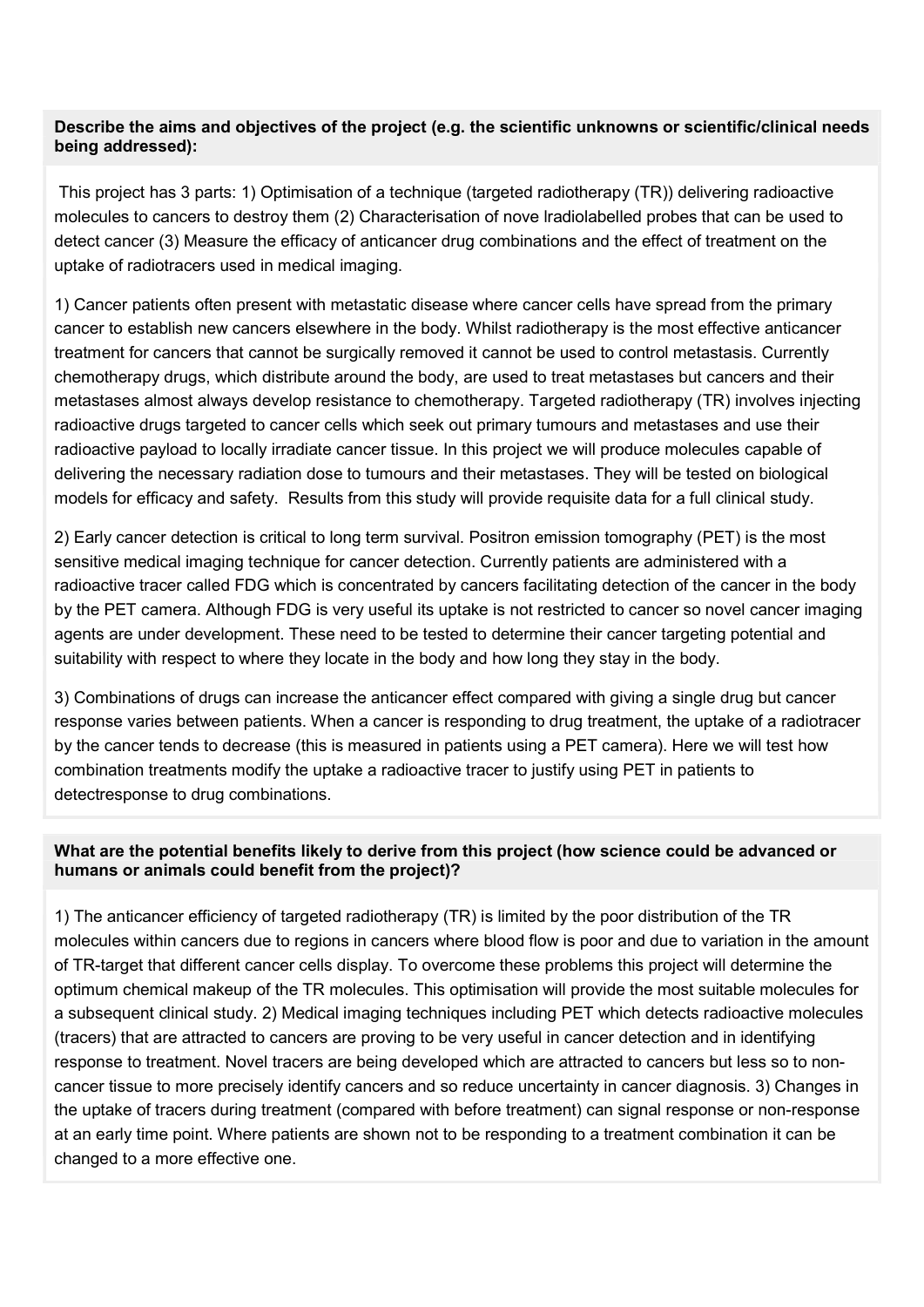#### What types and approximate numbers of animals do you expect to use and over what period of time?

1) Project 1 should take 2-3 years and will use about 250 mice in order to optimise our targeted radiotherapy molecules. 2) Project 2 will be ongoing as new tracers are produced (maximum of 4). Each study will need 50 mice (total of 200). 3) Project 3 will examine treatment efficacy and the effect of treatment on the uptake of the tracer and require 200 mice. This study will take 2-3 years.

### In the context of what you propose to do to the animals, what are the expected adverse effects and the likely/expected levels of severity? What will happen to the animals at the end?

Tumours (cancers) will be induced in some mice by subcutaneous (under the skin) injection of cancer cells into the flank. Initial injection may be associated with some inflammation. Tumours will be grown to a maximum size of 15mm (longest dimension) which will not hinder movement nor will they spread as the animals will be humanely killed after a few weeks. This type of procedure is generally assigned a moderate level of severity. Some animals will be injected with clinically relevant doses of radioactive molecules that target the cancers and are not expected to have any adverse effects. Some mice will receive anticancer drugs that target signalling pathways in cells and are not expected to exhibit any side effects (mild level of severity). At the end of each experiment mice will be killed by a humane method and tissues collected.

## Application of the 3Rs

### Replacement

State why you need to use animals and why you cannot use non-protected animal alternatives

### Replacement

 1) NC3Rs website has been examined for possible cancer models that could replace animals. A 3D model that is less than 1mm in diameter was found. However we need ones that are 10-15mm in length as we need to demonstrate that the targeted radiotherapy molecules distribute within a solid tumour and produce a uniform dose distribution throughout. The dose is deposited (killing cancer cells) up to 10mm away from the decaying nuclide so the tumours need to be 10-15mm in length to facilitate uptake within a cell kill range. This is in common with comparable studies in the literature. No alternative models for the development of targeted radiotherapy molecules could be found.

2) To determine how a novel imaging agent distributes within the body, how long it stays in the circulation and its excretory route are essential information before a novel cancer imaging agent would be allowed to be used in the imaging of a patient. To determine how the uptake of tracers is influenced by treatment response is initially tested in vitro using isolated cancer cells. However in vivo many other factors influence what happens to the tracer so in vitro findings need to be verified in vivo prior to clinical translation.